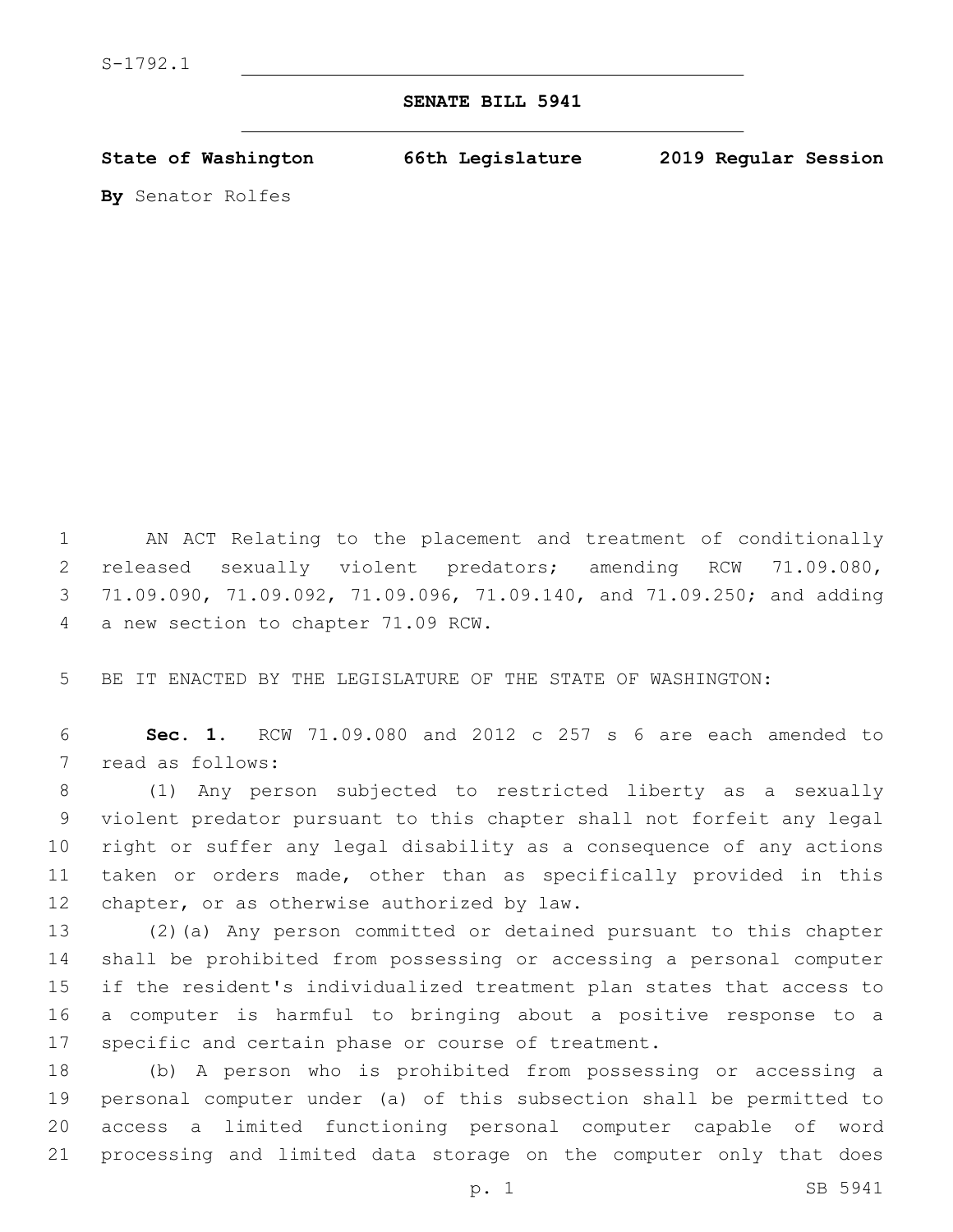not have: (i) Internet access capability; (ii) an optical drive, external drive, universal serial bus port, or similar drive capability; or (iii) the capability to display photographs, images, videos, or motion pictures, or similar display capability from any drive or port capability listed under (b)(ii) of this subsection.

 (3) Any person committed pursuant to this chapter has the right to adequate care and individualized treatment, including an 8 individualized discharge plan. The department of social and health services shall keep records detailing all medical, expert, and professional care and treatment received by a committed person, and shall keep copies of all reports of periodic examinations made pursuant to this chapter. All such records and reports shall be made available upon request only to: The committed person, his or her 14 attorney, the prosecuting agency, the court, the protection and advocacy agency, or another expert or professional person who, upon proper showing, demonstrates a need for access to such records.

 (4) At the time a person is taken into custody or transferred into a facility pursuant to a petition under this chapter, the professional person in charge of such facility or his or her designee shall take reasonable precautions to inventory and safeguard the personal property of the persons detained or transferred. A copy of the inventory, signed by the staff member making it, shall be given to the person detained and shall, in addition, be open to inspection to any responsible relative, subject to limitations, if any, specifically imposed by the detained person. For purposes of this subsection, "responsible relative" includes the guardian, conservator, attorney, spouse, parent, adult child, or adult brother or sister of the person. The facility shall not disclose the contents of the inventory to any other person without consent of the patient 30 or order of the court.

 (5) Nothing in this chapter prohibits a person presently committed from exercising a right presently available to him or her for the purpose of obtaining release from confinement, including the 34 right to petition for a writ of habeas corpus.

 (6) No indigent person may be conditionally released or unconditionally discharged under this chapter without suitable clothing, and the secretary shall furnish the person with such sum of money as is required by RCW 72.02.100 for persons without ample funds who are released from correctional institutions. As funds are available, the secretary may provide payment to the indigent persons

p. 2 SB 5941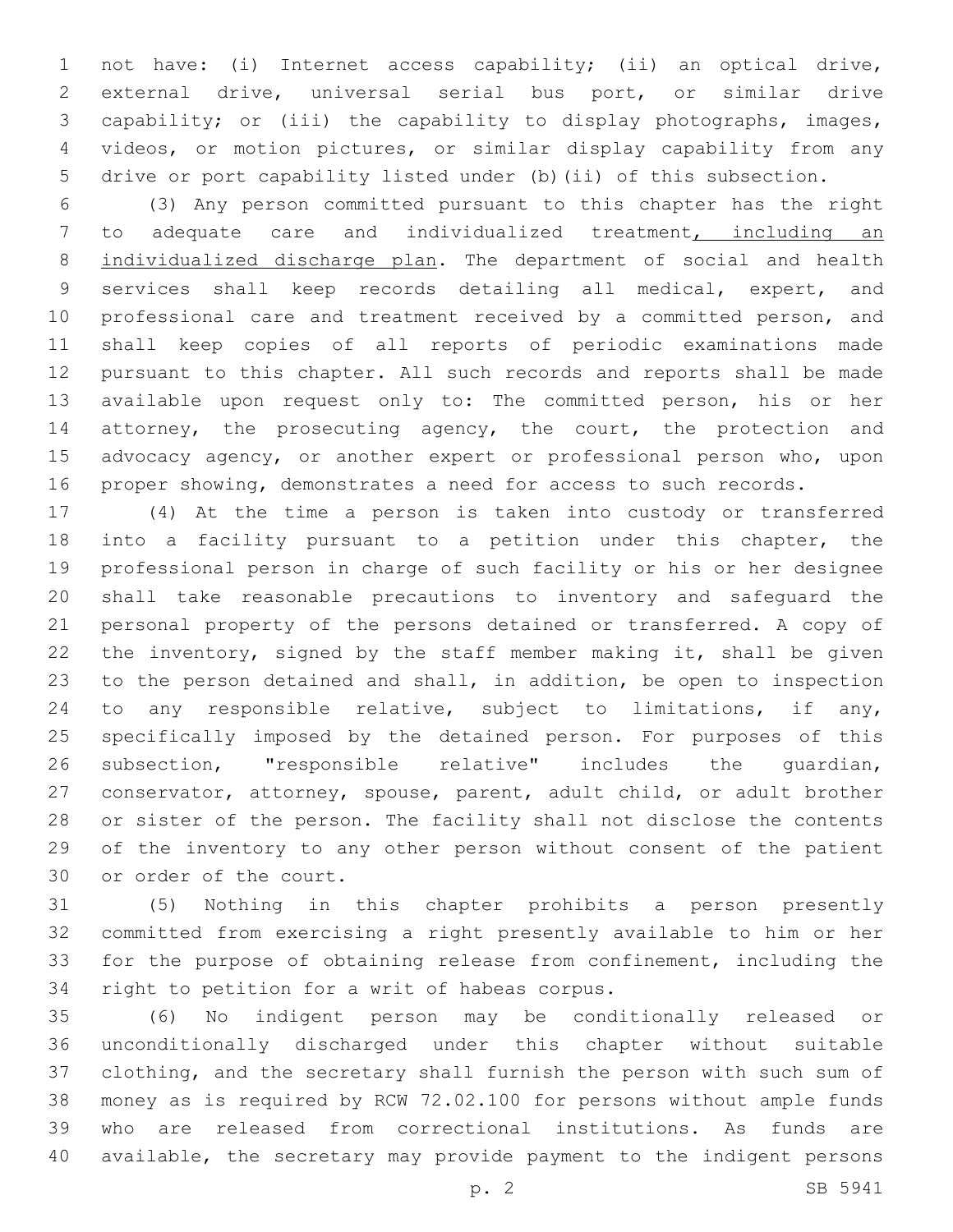conditionally released pursuant to this chapter consistent with the optional provisions of RCW 72.02.100 and 72.02.110, and may adopt 3 rules to do so.

 (7) If a civil commitment petition is dismissed, or a trier of fact determines that a person does not meet civil commitment criteria, the person shall be released within twenty-four hours of service of the release order on the superintendent of the special commitment center, or later by agreement of the person who is the 9 subject of the petition.

 **Sec. 2.** RCW 71.09.090 and 2018 c 131 s 2 are each amended to 11 read as follows:

 (1) If the secretary determines that the person's condition has so changed that either: (a) The person no longer meets the definition of a sexually violent predator; or (b) conditional release to a less restrictive alternative is in the best interest of the person and conditions can be imposed that adequately protect the community, the secretary shall authorize the person to petition the court for conditional release to a less restrictive alternative or unconditional discharge. The petition shall be filed with the court and served upon the prosecuting agency responsible for the initial commitment. The court, upon receipt of the petition for conditional release to a less restrictive alternative or unconditional discharge, 23 shall within forty-five days order a hearing.

 (2)(a) Nothing contained in this chapter shall prohibit the person from otherwise petitioning the court for conditional release to a less restrictive alternative or unconditional discharge without the secretary's approval. The secretary shall provide the committed person with an annual written notice of the person's right to petition the court for conditional release to a less restrictive alternative or unconditional discharge over the secretary's objection. The notice shall contain a waiver of rights. The secretary shall file the notice and waiver form and the annual report with the court. If the person does not affirmatively waive the right to petition, the court shall set a show cause hearing to determine whether probable cause exists to warrant a hearing on whether the person's condition has so changed that: (i) He or she no longer meets the definition of a sexually violent predator; or (ii) conditional release to a proposed less restrictive alternative would be in the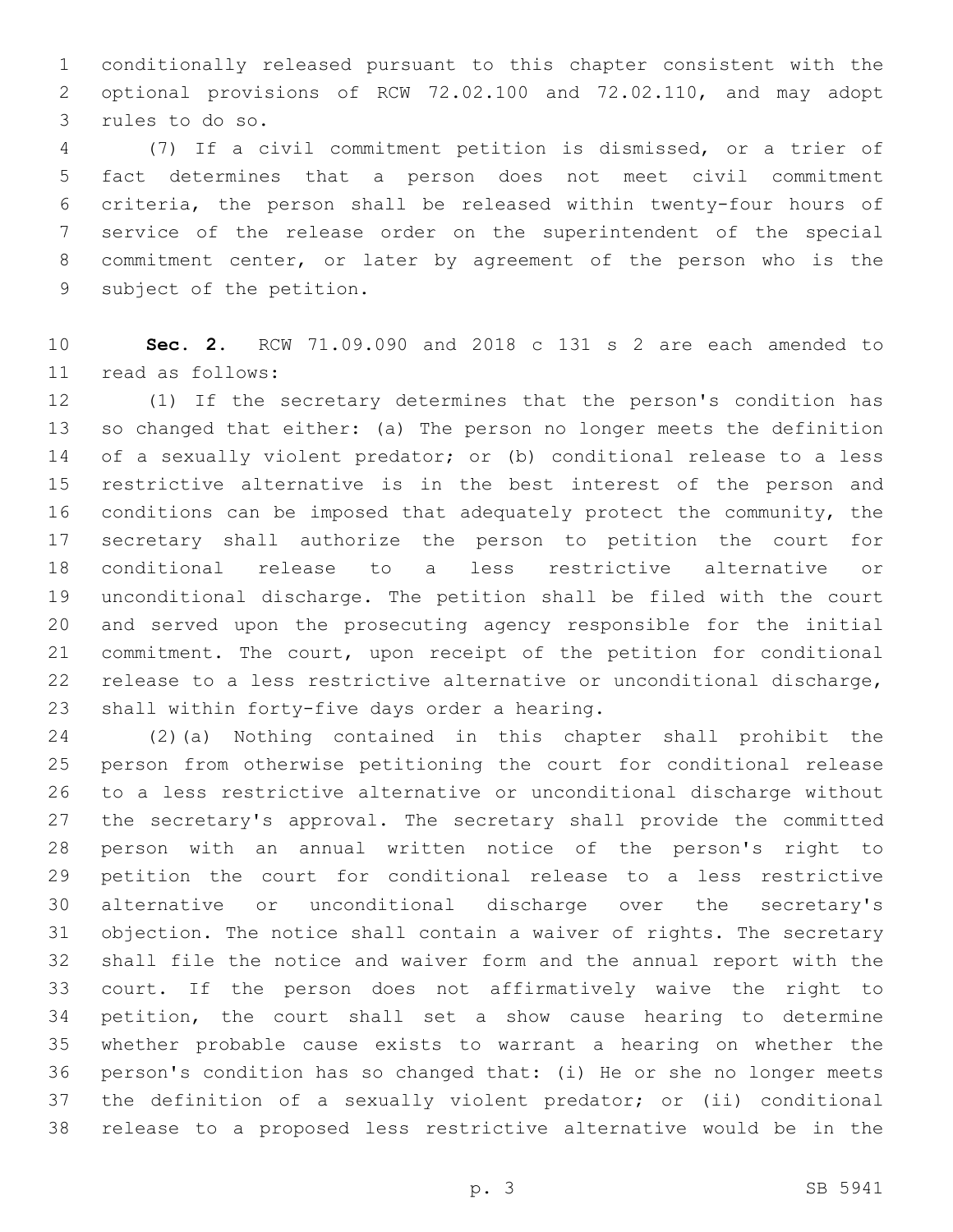best interest of the person and conditions can be imposed that would 2 adequately protect the community.

 (b)(i) The committed person shall have a right to have an attorney represent him or her at the show cause hearing, which may be conducted solely on the basis of affidavits or declarations, but the person is not entitled to be present at the show cause hearing. At the show cause hearing, the prosecuting agency shall present prima facie evidence establishing: (A) That the committed person continues to meet the definition of a sexually violent predator; and (B) that a less restrictive alternative is not in the best interest of the person and conditions cannot be imposed that adequately protect the 12 community.

 (ii)(A) If the state produces prima facie evidence that the committed person continues to be a sexually violent predator, then the state's burden under (b)(i)(A) of this subsection is met and an unconditional release trial may not be ordered unless the committed 17 person produces evidence satisfying: Subsection  $((+4+))$  (5)(a) of 18 this section; and subsection  $((+4))$   $(5)$  (b) (i) or (ii) of this 19 section.

 (B) If the state produces prima facie evidence that a less restrictive alternative is not appropriate for the committed person, 22 then the state's burden under (b)(i)(B) of this subsection is met, and a conditional release trial may not be ordered unless the 24 committed person:

25 (I) Produces evidence satisfying: Subsection  $((+4))$   $(5)$  (a) of 26 this section; and subsection  $((+4))$   $(5)$  (b) (i) or (ii) of this section; ((and))

 (II) Presents the court with a specific placement satisfying the 29 requirements of RCW 71.09.092; and

 (III) If the placement includes a residence outside the county of commitment, presents the court with documentation of his or her efforts to secure an appropriate residential placement meeting the requirements of RCW 71.09.092 within the county of commitment.

 (iii) In making the showing required under (b)(i) of this subsection, the state may rely exclusively upon the annual report prepared pursuant to RCW 71.09.070. The committed person may present responsive affidavits or declarations to which the state may reply.

 (c) If the court at the show cause hearing determines that either: (i) The state has failed to present prima facie evidence that the committed person continues to meet the definition of a sexually

p. 4 SB 5941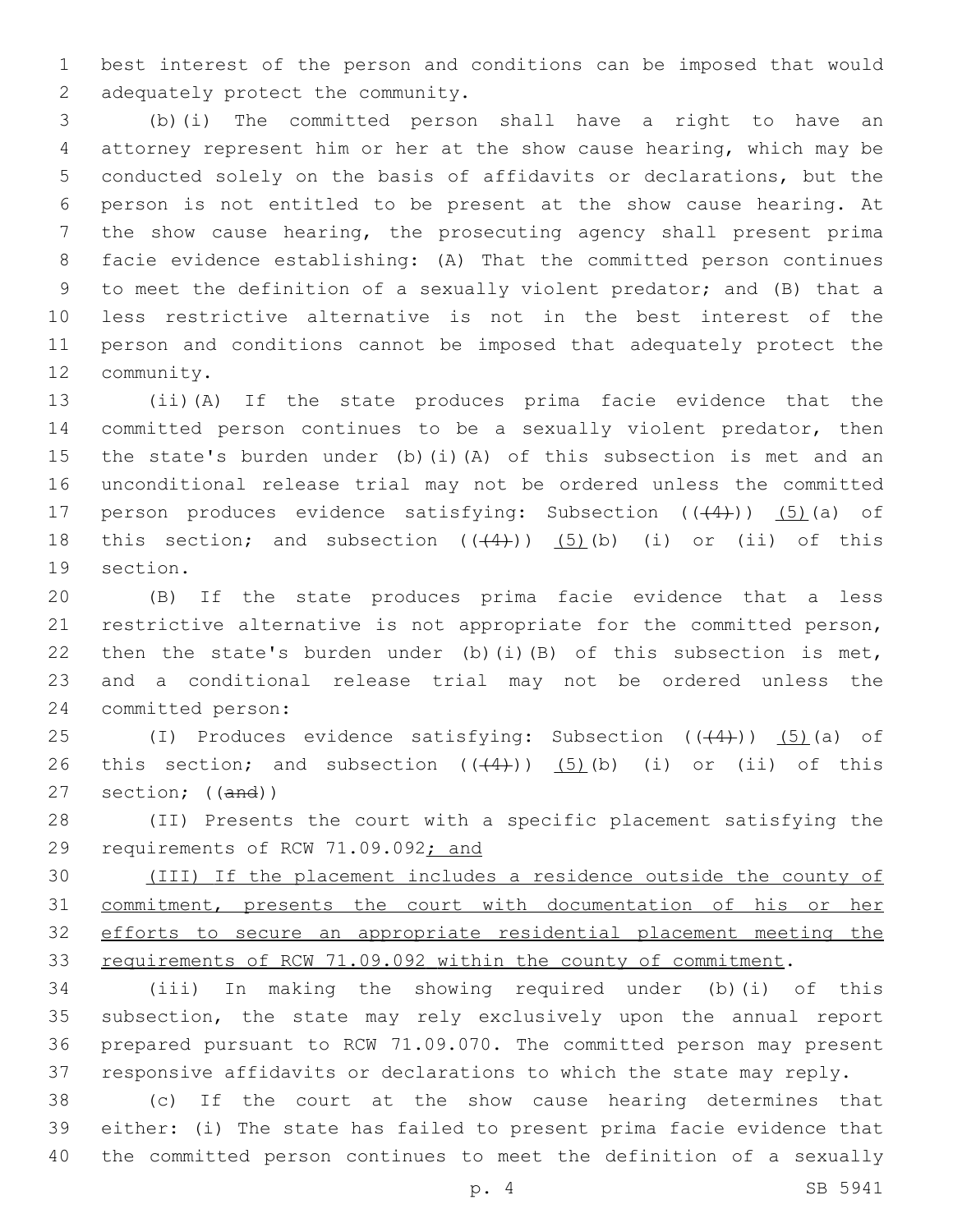violent predator and that no proposed less restrictive alternative is in the best interest of the person and conditions cannot be imposed that would adequately protect the community; or (ii) probable cause exists to believe that the person's condition has so changed that: (A) The person no longer meets the definition of a sexually violent predator; or (B) release to a proposed less restrictive alternative would be in the best interest of the person and conditions can be imposed that would adequately protect the community, then the court 9 shall set a hearing on either or both issues. If conditional release 10 will be considered at the hearing, the court must provide notice of the hearing and a copy of the proposed placement plan to the department.

 (d) If the court has not previously considered the issue of release to a less restrictive alternative, either through a trial on 15 the merits or through the procedures set forth in RCW 71.09.094(1), the court shall consider whether release to a less restrictive alternative would be in the best interests of the person and conditions can be imposed that would adequately protect the community, without considering whether the person's condition has changed. The court may not find probable cause for a trial addressing less restrictive alternatives unless a proposed less restrictive alternative placement meeting the conditions of RCW 71.09.092 is 23 presented to the court at the show cause hearing.

 (3) If a hearing is set on the issue of a committed person's 25 conditional release to a less restrictive alternative, either upon petition following the secretary's authorization under subsection (1) 27 of this section or following a show cause hearing under subsection (2) of this section, the department must review the committed person's proposed less restrictive alternative placement plan and 30 provide a report for the court's review. The report must be filed with the court and served on the parties at least fourteen days before the scheduled hearing. At a minimum, the report must contain the following:

 (a) Based on the committed person's record and other information known to the department, the department must provide an assessment as to the appropriateness of the placement plan proposed by the committed person and any recommendations for specific conditions of release that are in the best interest of the person and that are necessary to adequately protect the community; and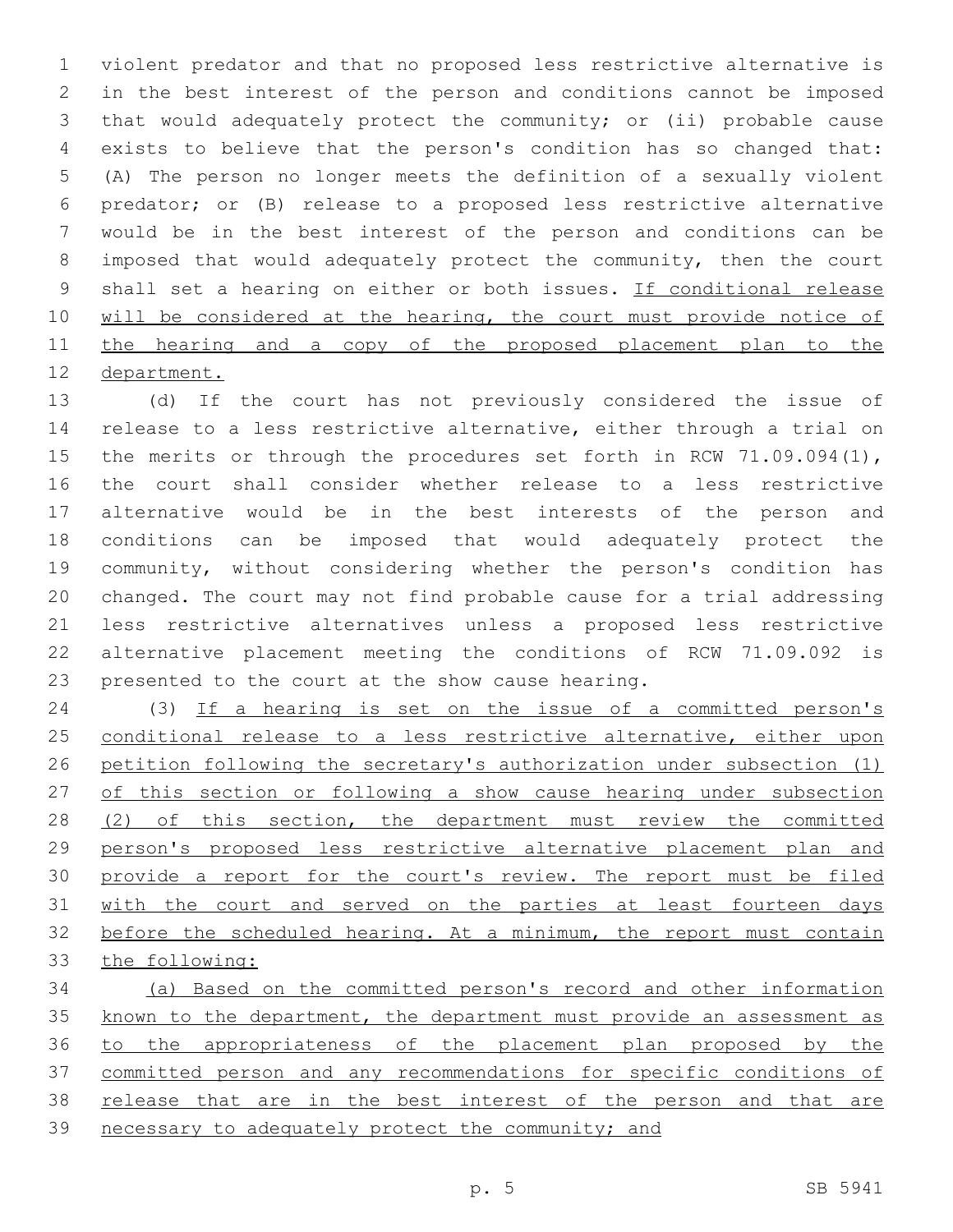(b) If the committed person has proposed a less restrictive placement plan that includes a residence outside of the county of commitment, the department must investigate and report on whether or not an appropriate placement in the county of commitment is available. If the department's conclusion is that an appropriate placement in the county of commitment is not available due to lack of treatment providers, available housing, or other factors, the department must investigate and report on whether or not an appropriate placement in a county other than the county proposed by 10 the committed person is available. If the department is unable to 11 identify an appropriate placement in the county of commitment or a county other than the county of residence proposed by the committed 13 person, the report must contain an explanation as to its reasoning in coming to this conclusion. The explanation must detail all efforts to find alternative treatment providers and residential placement 16 options and other inquiries conducted as to alternative placements.

 (4)(a) At the hearing resulting from subsection (1) or (2) of this section, the committed person shall be entitled to be present and to the benefit of all constitutional protections that were afforded to the person at the initial commitment proceeding. The prosecuting agency shall represent the state and shall have a right to a jury trial and to have the committed person evaluated by experts chosen by the state. The prosecuting agency shall have a right to a current evaluation of the person by experts chosen by the state. The judge may require the person to complete any or all of the following procedures or tests if requested by the evaluator: (i) A clinical interview; (ii) psychological testing; (iii) plethysmograph testing; and (iv) polygraph testing. The judge may order the person to complete any other procedures and tests relevant to the evaluation. The state is responsible for the costs of the evaluation. The committed person shall also have the right to a jury trial and the right to have experts evaluate him or her on his or her behalf and the court shall appoint an expert if the person is indigent and 34 requests an appointment.

 (b) Whenever any indigent person is subjected to an evaluation under (a) of this subsection, the office of public defense is responsible for the cost of one expert or professional person conducting an evaluation on the person's behalf. When the person wishes to be evaluated by a qualified expert or professional person of his or her own choice, such expert or professional person must be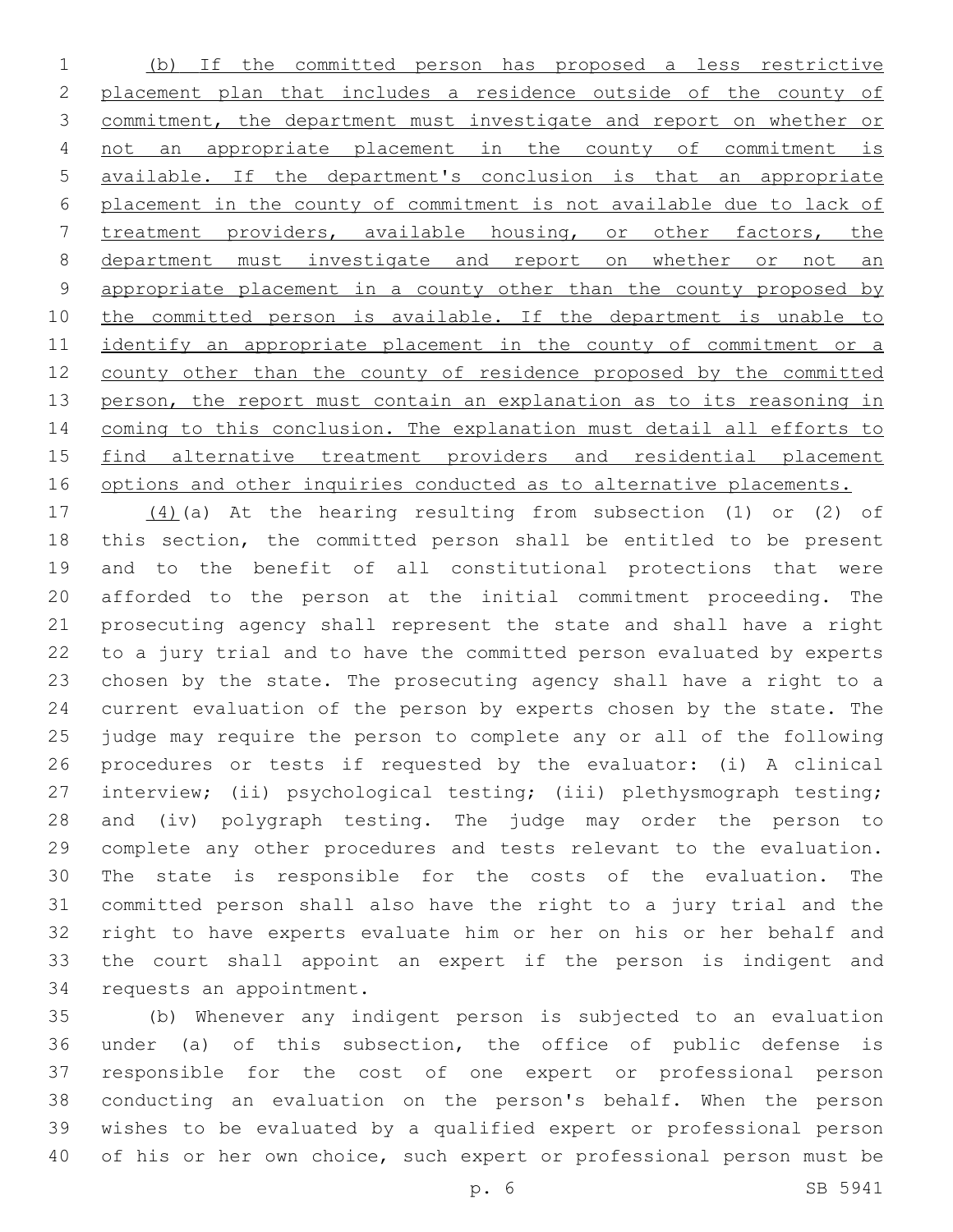permitted to have reasonable access to the person for the purpose of such evaluation, as well as to all relevant medical and psychological records and reports. In the case of a person who is indigent, the court shall, upon the person's request, assist the person in obtaining an expert or professional person to perform an evaluation or participate in the hearing on the person's behalf. Nothing in this chapter precludes the person from paying for additional expert 8 services at his or her own expense.

 (c) If the issue at the hearing is whether the person should be unconditionally discharged, the burden of proof shall be upon the state to prove beyond a reasonable doubt that the committed person's condition remains such that the person continues to meet the definition of a sexually violent predator. Evidence of the prior commitment trial and disposition is admissible. The recommitment proceeding shall otherwise proceed as set forth in RCW 71.09.050 and 16 71.09.060.

 (d) If the issue at the hearing is whether the person should be conditionally released to a less restrictive alternative, the burden of proof at the hearing shall be upon the state to prove beyond a reasonable doubt that conditional release to any proposed less restrictive alternative either: (i) Is not in the best interest of the committed person; or (ii) does not include conditions that would adequately protect the community. Evidence of the prior commitment 24 trial and disposition is admissible.

 $(1)(4)$ )  $(5)(a)$  Probable cause exists to believe that a person's condition has "so changed," under subsection (2) of this section, only when evidence exists, since the person's last commitment trial, or less restrictive alternative revocation proceeding, of a substantial change in the person's physical or mental condition such that the person either no longer meets the definition of a sexually violent predator or that a conditional release to a less restrictive alternative is in the person's best interest and conditions can be 33 imposed to adequately protect the community.

34 (b) A new trial proceeding under subsection  $((+3+))$  (4) of this section may be ordered, or a trial proceeding may be held, only when there is current evidence from a licensed professional of one of the following and the evidence presents a change in condition since the 38 person's last commitment trial proceeding:

 (i) An identified physiological change to the person, such as paralysis, stroke, or dementia, that renders the committed person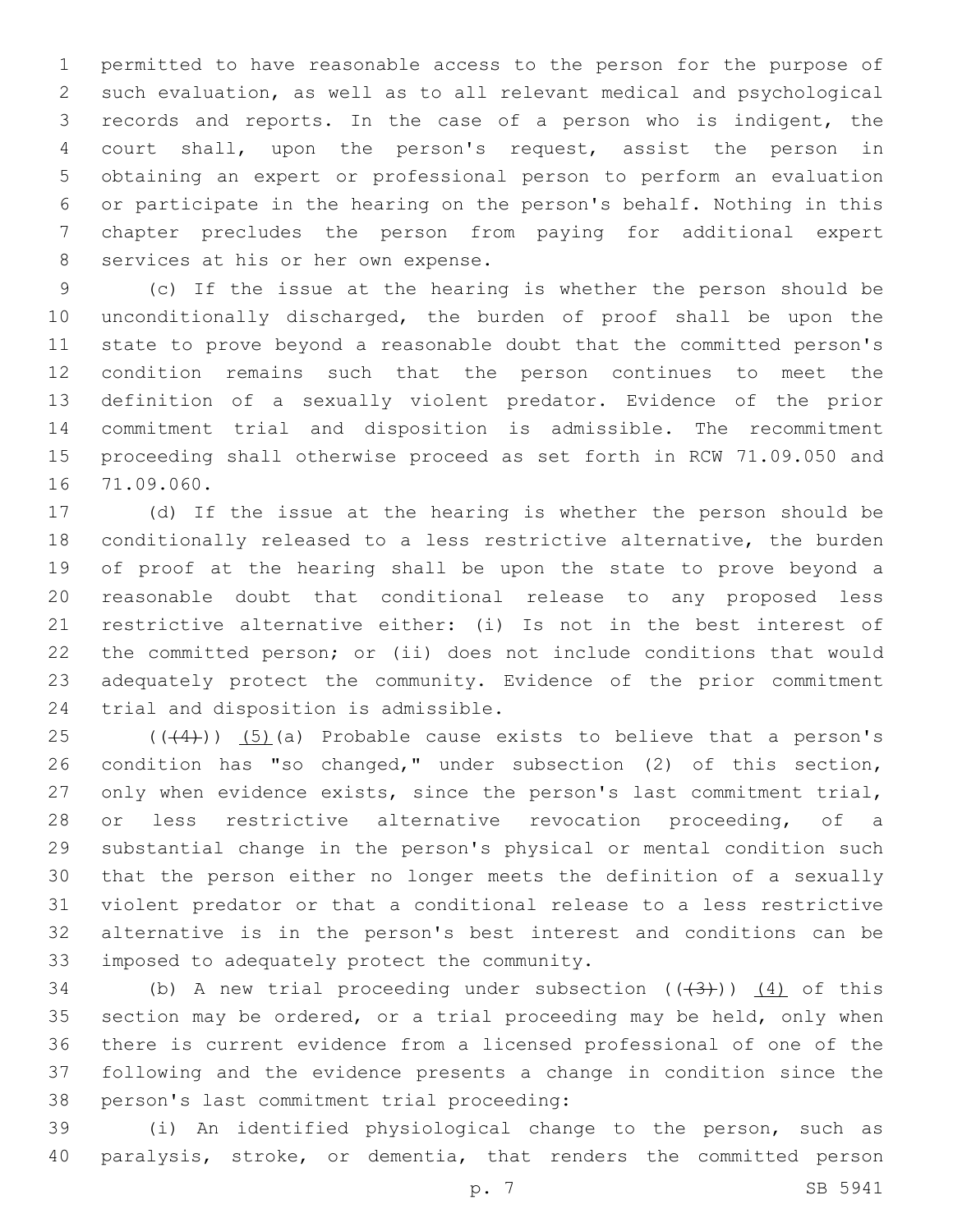unable to commit a sexually violent act and this change is permanent; 2 or

 (ii) A change in the person's mental condition brought about through positive response to continuing participation in treatment which indicates that the person meets the standard for conditional release to a less restrictive alternative or that the person would be safe to be at large if unconditionally released from commitment.

 (c) For purposes of this section, a change in a single demographic factor, without more, does not establish probable cause 10 for a new trial proceeding under subsection  $((+3+))$   $(4)$  of this section. As used in this section, a single demographic factor includes, but is not limited to, a change in the chronological age, marital status, or gender of the committed person.

14  $((+5+))$   $(6)$  The jurisdiction of the court over a person civilly committed pursuant to this chapter continues until such time as the 16 person is unconditionally discharged.

17 (((6)) (7) During any period of confinement pursuant to a criminal conviction, or for any period of detention awaiting trial on 19 criminal charges, this section is suspended.

 **Sec. 3.** RCW 71.09.092 and 2009 c 409 s 9 are each amended to 21 read as follows:

 Before the court may enter an order directing conditional release to a less restrictive alternative, it must find the following: (1) The person will be treated by a treatment provider who is qualified to provide such treatment in the state of Washington under chapter 18.155 RCW; (2) the treatment provider has presented a specific course of treatment and has agreed to assume responsibility for such treatment and will report progress to the court on a regular basis, and will report violations immediately to the court, the prosecutor, the supervising community corrections officer, and the superintendent of the special commitment center; (3) housing exists in Washington that is sufficiently secure to protect the community, and the person or agency providing housing to the conditionally released person has agreed in writing to accept the person, to provide the level of security required by the court, and immediately to report to the court, the prosecutor, the supervising community corrections officer, and the superintendent of the special commitment center if the person leaves the housing to which he or she has been assigned without authorization; (4) if the person has been convicted or found not

p. 8 SB 5941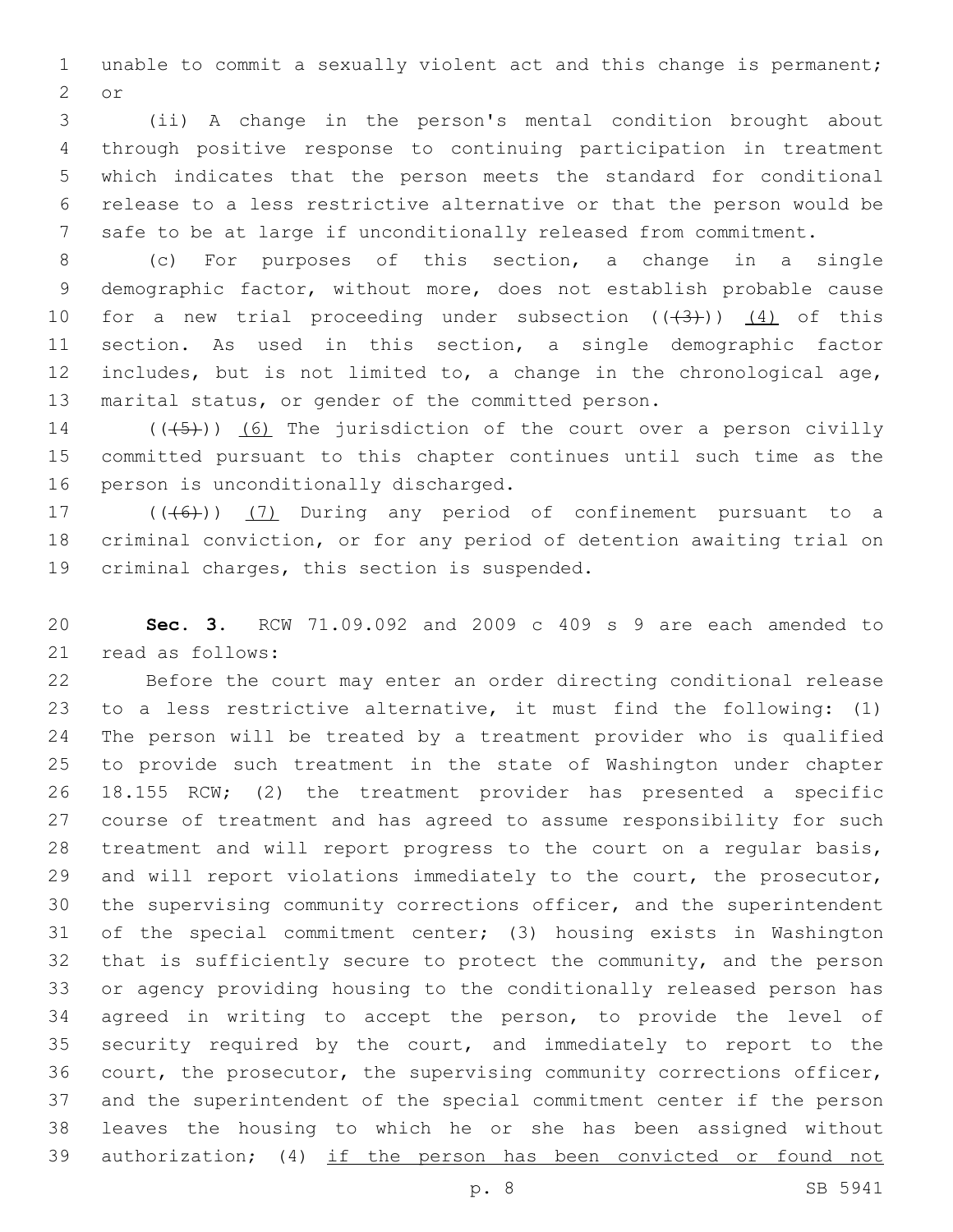guilty by reason of insanity of an offense with a victim under the age of eighteen, the housing proposed in subsection (3) of this section is not within one-quarter mile of any public or private school providing instruction to kindergarten or any of grades one through twelve; (5) if proposed housing is outside of the county of commitment, a documented effort was made to find an appropriate residential placement in the county of commitment; (6) the person is willing to comply with the treatment provider and all requirements 9 imposed by the treatment provider and by the court; and  $((+5+))$  (7) the person will be under the supervision of the department of corrections and is willing to comply with supervision requirements 12 imposed by the department of corrections.

 **Sec. 4.** RCW 71.09.096 and 2015 c 278 s 3 are each amended to 14 read as follows:

 (1) If the court or jury determines that conditional release to a less restrictive alternative is in the best interest of the person 17 and includes conditions that would adequately protect the community, and the court determines that the minimum conditions set forth in RCW 71.09.092 and in this section are met, the court shall enter judgment 20 and direct a conditional release.

 (2) The court shall impose any additional conditions necessary to ensure compliance with treatment and to protect the community. If the court finds that conditions do not exist that will both ensure the 24 person's compliance with treatment and protect the community, then the person shall be remanded to the custody of the department of social and health services for control, care, and treatment in a secure facility as designated in RCW 71.09.060(1).

 (3) If the service provider designated by the court to provide inpatient or outpatient treatment or to monitor or supervise any other terms and conditions of a person's placement in a less restrictive alternative is other than the department of social and health services or the department of corrections, then the service provider so designated must agree in writing to provide such treatment, monitoring, or supervision in accord with this section. Any person providing or agreeing to provide treatment, monitoring, or supervision services pursuant to this chapter may be compelled to testify and any privilege with regard to such person's testimony is 38 deemed waived.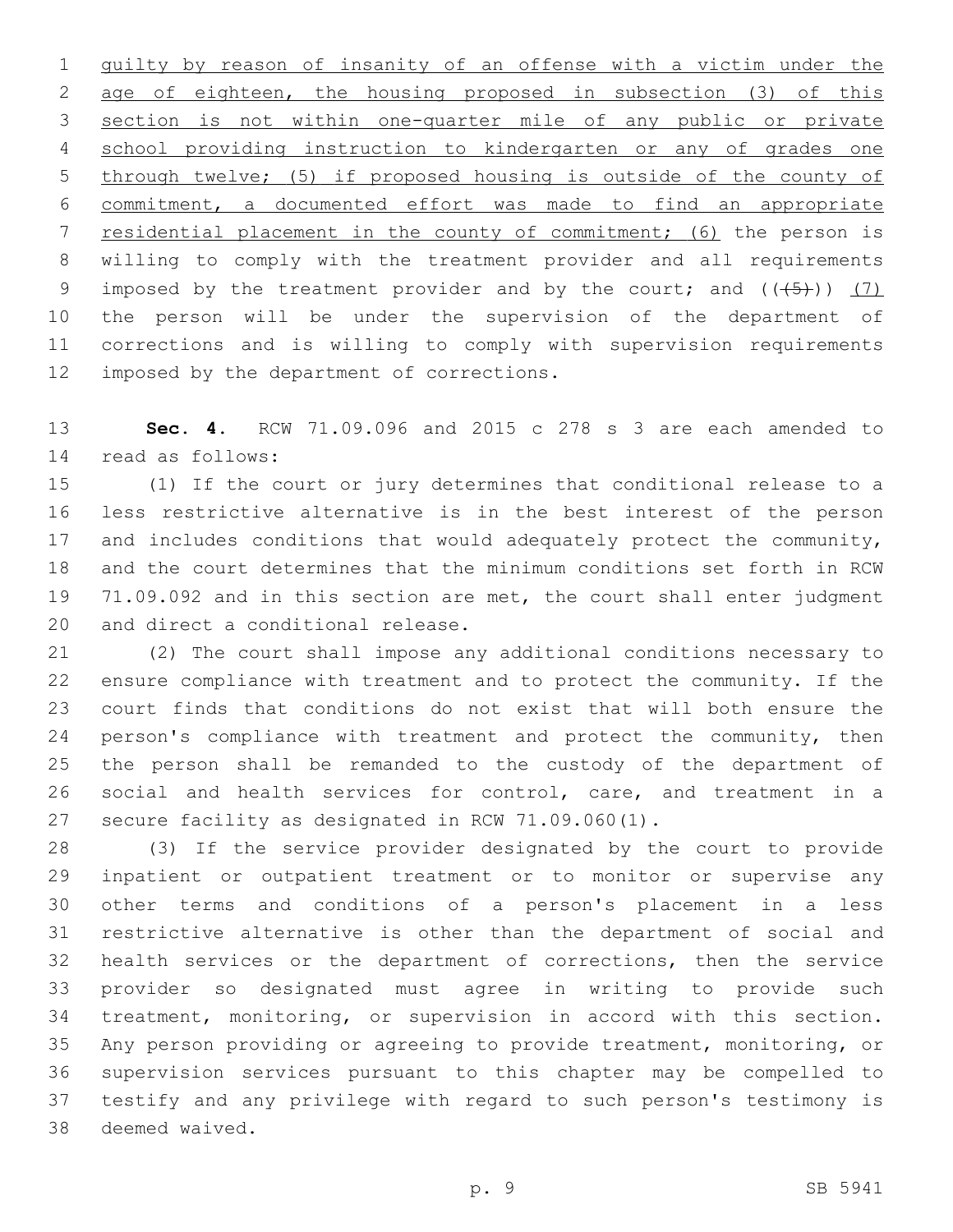(4) Prior to authorizing any release to a less restrictive alternative, the court shall impose such conditions upon the person as are necessary to ensure the safety of the community. The court shall consider any conditions proposed by the department under RCW 5 71.09.090(3). The court shall additionally order the department of corrections to investigate the less restrictive alternative and recommend any additional conditions to the court. These conditions shall include, but are not limited to the following: Specification of residence, prohibition of contact with potential or past victims, prohibition of alcohol and other drug use, participation in a specific course of inpatient or outpatient treatment that may include monitoring by the use of polygraph and plethysmograph, monitoring 13 through the use of global positioning ((satellite [global positioning 14 system})) system technology, supervision by a department of 15 corrections community corrections officer, a requirement that the person remain within the state unless the person receives prior authorization by the court, and any other conditions that the court determines are in the best interest of the person or others. A copy of the conditions of release shall be given to the person and to any 20 designated service providers.

 (5)(a) Prior to authorizing release to a less restrictive alternative, the court shall consider whether it is appropriate to 23 release the person to the person's county of commitment. In making 24 its determination, the court must consider the report and any 25 alternative placements proposed by the department under RCW 26 71.09.090(3). To ensure equitable distribution of releases, and prevent the disproportionate grouping of persons subject to less restrictive orders in any one county, or in any one jurisdiction or community within a county, the legislature finds it is appropriate for releases to a less restrictive alternative to occur in the person's county of commitment, unless the court determines that the person's return to his or her county of commitment would be inappropriate ((considering)) based on consideration of: Any court- issued protection orders, victim safety concerns that cannot be addressed by ordering the use of global positioning system 36 technology, the ((availability)) unavailability of appropriate treatment or facilities that would adequately protect the community, 38 negative influences on the person,  $(\theta \hat{r})$  and the location of family 39 or other persons or organizations offering support to the person. If the court authorizes conditional release to a county other than the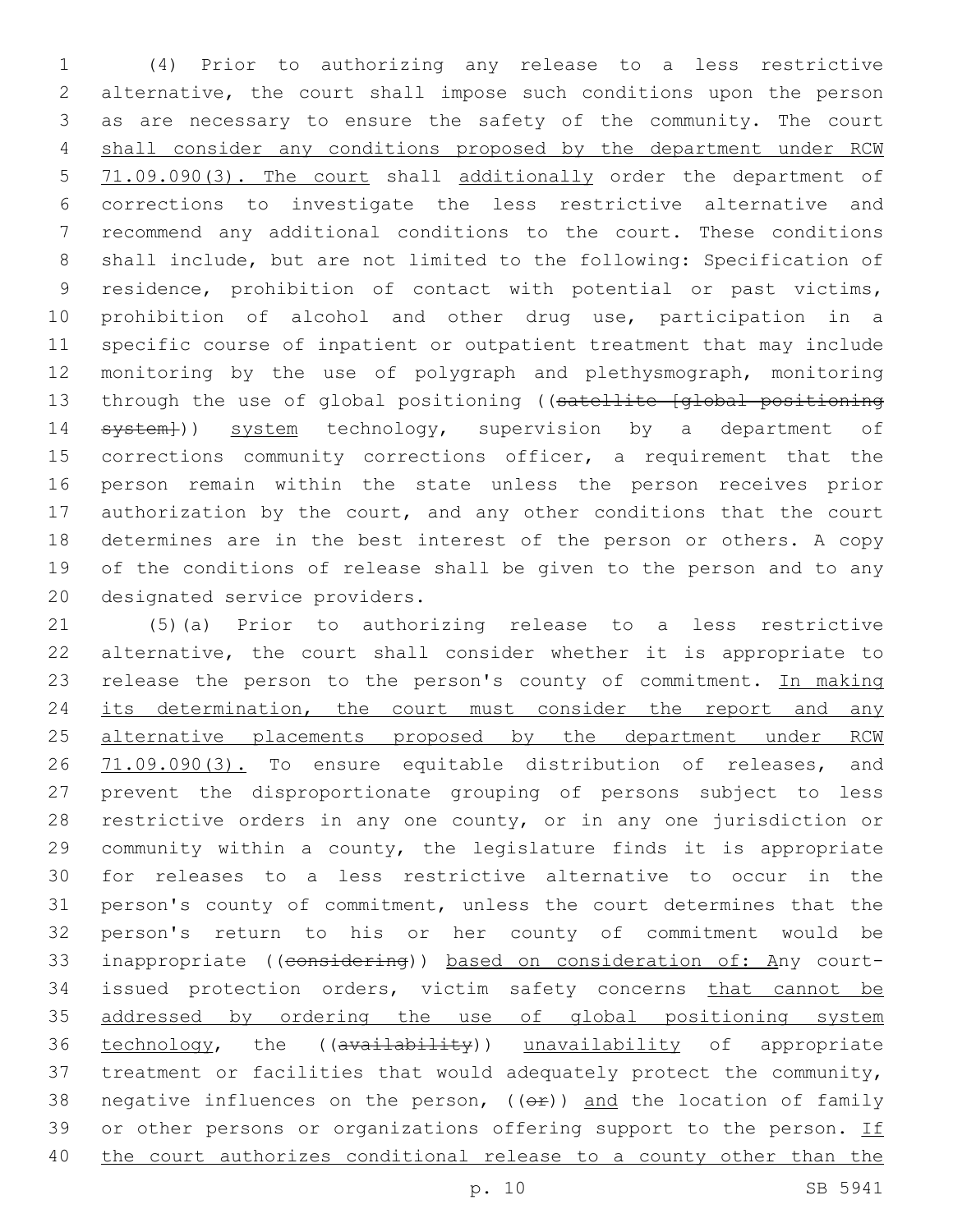county of commitment, the court shall enter specific findings 2 concerning the decision.

 (b) If a proposed placement plan includes a residence in a county 4 other than the county of commitment, the state shall serve written notice of the plan on the county prosecuting attorney of the proposed county of residence at least ten days before the hearing authorizing less restrictive placement. The county prosecuting attorney may file an objection with the court no fewer than five days prior to the court's final approval of the placement. The court must consider the county prosecutor's objection prior to approving the placement.

11 (c) When the department ((or court)) assists in developing a less 12 restrictive alternative placement under this section ((which is 13 outside of the county of commitment, and there are two or more 14 options for placement,)) it shall attempt to identify an appropriate 15 placement in the committed person's county of commitment. If such 16 placement is not available, it shall endeavor to develop the placement in a manner that does not have a disproportionate effect on 18 a single county and document its rationale for the placement chosen.

 $((+b))$   $(d)$  If the committed person is not conditionally released to his or her county of commitment, the department shall provide the law and justice council of the county in which the person is conditionally released with notice and a written explanation.

23  $((\text{+e})^2)(\text{e})^2$  for purposes of this section, the person's county of commitment means the county of the court which ordered the person's 25 commitment.

 $((+d))$   $(f)$  This subsection (5) does not apply to releases to a secure community transition facility under RCW 71.09.250.

 (6) Any service provider designated to provide inpatient or outpatient treatment shall monthly, or as otherwise directed by the court, submit to the court, to the department of social and health services facility from which the person was released, to the prosecuting agency, and to the supervising community corrections officer, a report stating whether the person is complying with the terms and conditions of the conditional release to a less restrictive alternative.35

 (7) Each person released to a less restrictive alternative shall have his or her case reviewed by the court that released him or her no later than one year after such release and annually thereafter until the person is unconditionally discharged. Review may occur in a 40 shorter time or more frequently, if the court, in its discretion on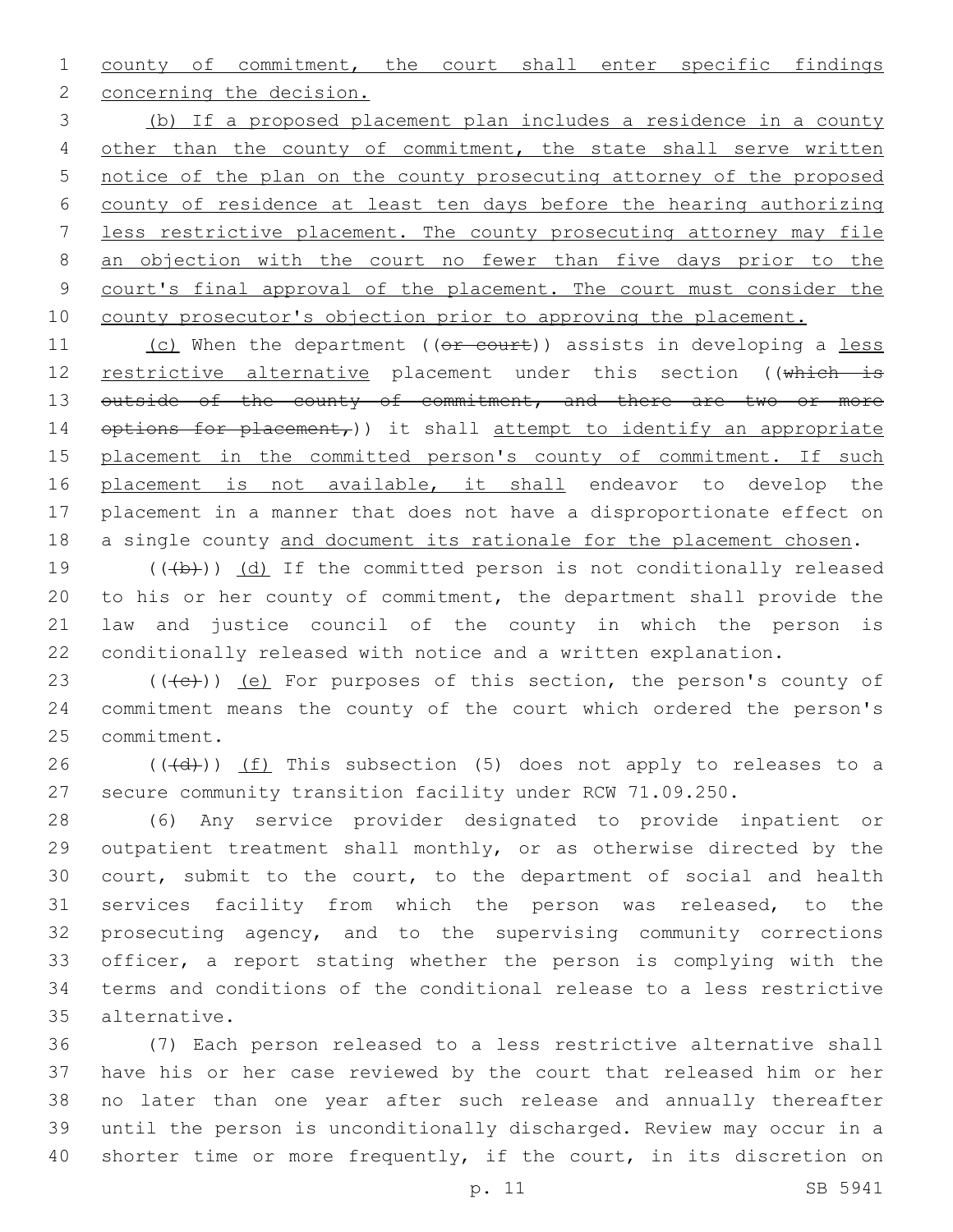its own motion, or on motion of the person, the secretary, or the prosecuting agency so determines. The sole question to be determined by the court is whether the person shall continue to be conditionally released to a less restrictive alternative. The court in making its determination shall be aided by the periodic reports filed pursuant to subsection (6) of this section and the opinions of the secretary 7 and other experts or professional persons.

 **Sec. 5.** RCW 71.09.140 and 2012 c 257 s 12 are each amended to 9 read as follows:

 (1) At the earliest possible date, and in no event later than 11 thirty days before conditional release, change of address for a 12 person on conditional release, or unconditional discharge, except in the event of escape, the department of social and health services 14 shall send written notice of conditional release, change of address, unconditional discharge, or escape, to the following:

 (a) The chief of police of the city, if any, in which the person will reside or in which placement will be made under a less 18 restrictive alternative:

 (b) The sheriff of the county in which the person will reside or in which placement will be made under a less restrictive alternative; and

 (c) The sheriff of the county where the person was last convicted of a sexually violent offense, if the department does not know where 24 the person will reside.

 The department shall notify the state patrol of the release of all sexually violent predators and that information shall be placed in the Washington crime information center for dissemination to all 28 law enforcement.

 (2) The same notice as required by subsection (1) of this section shall be sent to the following if such notice has been requested in writing about a specific person found to be a sexually violent 32 predator under this chapter:

 (a) The victim or victims of any sexually violent offenses for which the person was convicted in the past or the victim's next of kin if the crime was a homicide. "Next of kin" as used in this section means a person's spouse, parents, siblings, and children;

 (b) Any witnesses who testified against the person in his or her 38 commitment trial under RCW 71.09.060; and

(c) Any person specified in writing by the prosecuting agency.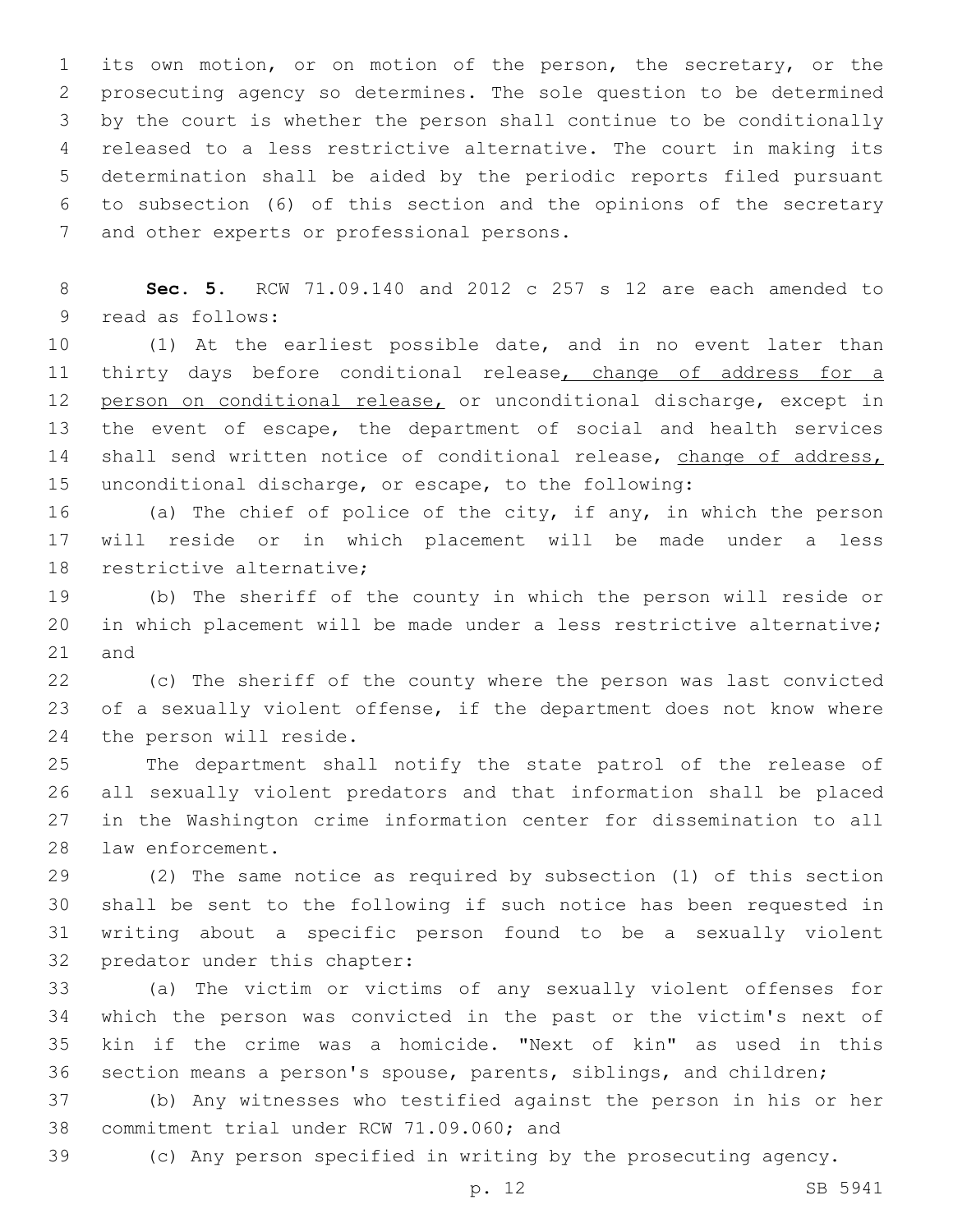Information regarding victims, next of kin, or witnesses requesting the notice, information regarding any other person specified in writing by the prosecuting agency to receive the notice, and the notice are confidential and shall not be available to the 5 committed person.

 (3) If a person committed as a sexually violent predator under this chapter escapes from a department of social and health services facility, the department shall immediately notify, by the most reasonable and expedient means available, the chief of police of the city and the sheriff of the county in which the committed person resided immediately before his or her commitment as a sexually violent predator, or immediately before his or her incarceration for 13 his or her most recent offense. If previously requested, the department shall also notify the witnesses and the victims of the sexually violent offenses for which the person was convicted in the past or the victim's next of kin if the crime was a homicide. If the person is recaptured, the department shall send notice to the persons designated in this subsection as soon as possible but in no event later than two working days after the department learns of such 20 recapture.

 (4) If the victim or victims of any sexually violent offenses for which the person was convicted in the past or the victim's next of kin, or any witness is under the age of sixteen, the notice required by this section shall be sent to the parents or legal guardian of the 25 child.

 (5) The department of social and health services shall send the notices required by this chapter to the last address provided to the department by the requesting party. The requesting party shall 29 furnish the department with a current address.

 (6) Nothing in this section shall impose any liability upon a chief of police of a city or sheriff of a county for failing to request in writing a notice as provided in subsection (1) of this 33 section.

 **Sec. 6.** RCW 71.09.250 and 2003 c 216 s 3 are each amended to 35 read as follows:

 (1)(a) The secretary is authorized to site, construct, occupy, and operate (i) a secure community transition facility on McNeil Island for persons authorized to petition for a less restrictive alternative under RCW 71.09.090(1) and who are conditionally

p. 13 SB 5941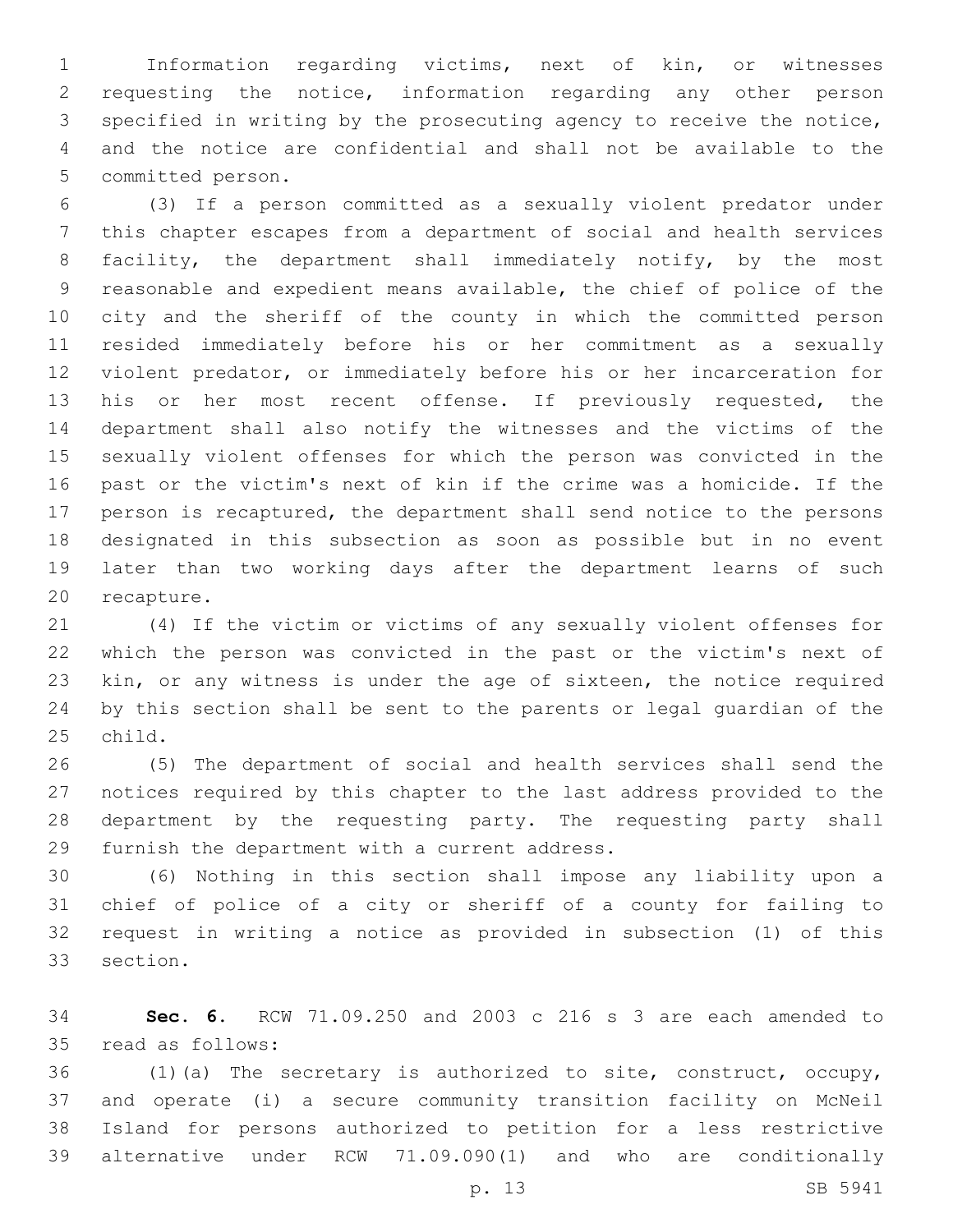released; and (ii) a special commitment center on McNeil Island with up to four hundred four beds as a total confinement facility under this chapter, subject to appropriated funding for those purposes. The secure community transition facility shall be authorized for the number of beds needed to ensure compliance with the orders of the superior courts under this chapter and the federal district court for the western district of Washington. The total number of beds in the secure community transition facility shall be limited to twenty-four, consisting of up to fifteen transitional beds and up to nine pretransitional beds. The residents occupying the transitional beds shall be the only residents eligible for transitional services occurring in Pierce county. In no event shall more than fifteen residents of the secure community transition facility be participating in off-island transitional, educational, or employment activity at the same time in Pierce county. The department shall provide the Pierce county sheriff, or his or her designee, with a list of the fifteen residents so designated, along with their photographs and physical descriptions, and the list shall be immediately updated whenever a residential change occurs. The Pierce county sheriff, or his or her designee, shall be provided an opportunity to confirm the residential status of each resident 22 leaving McNeil Island.

 (b) For purposes of this subsection, "transitional beds" means beds only for residents who are judged by a qualified expert to be 25 suitable to leave the island for treatment, education, and 26 employment.

 (2)(a) The secretary is authorized to site, either within the secure community transition facility established pursuant to subsection (1)(a)(i) of this section, or within the special commitment center, up to nine pretransitional beds.

 (b) Residents assigned to pretransitional beds shall not be permitted to leave McNeil Island for education, employment, treatment, or community activities in Pierce county.

 (c) For purposes of this subsection, "pretransitional beds" means beds for residents whose progress toward a less secure residential environment and transition into more complete community involvement is projected to take substantially longer than a typical resident of 38 the special commitment center.

 (3) Notwithstanding RCW 36.70A.103 or any other law, this statute preempts and supersedes local plans, development regulations,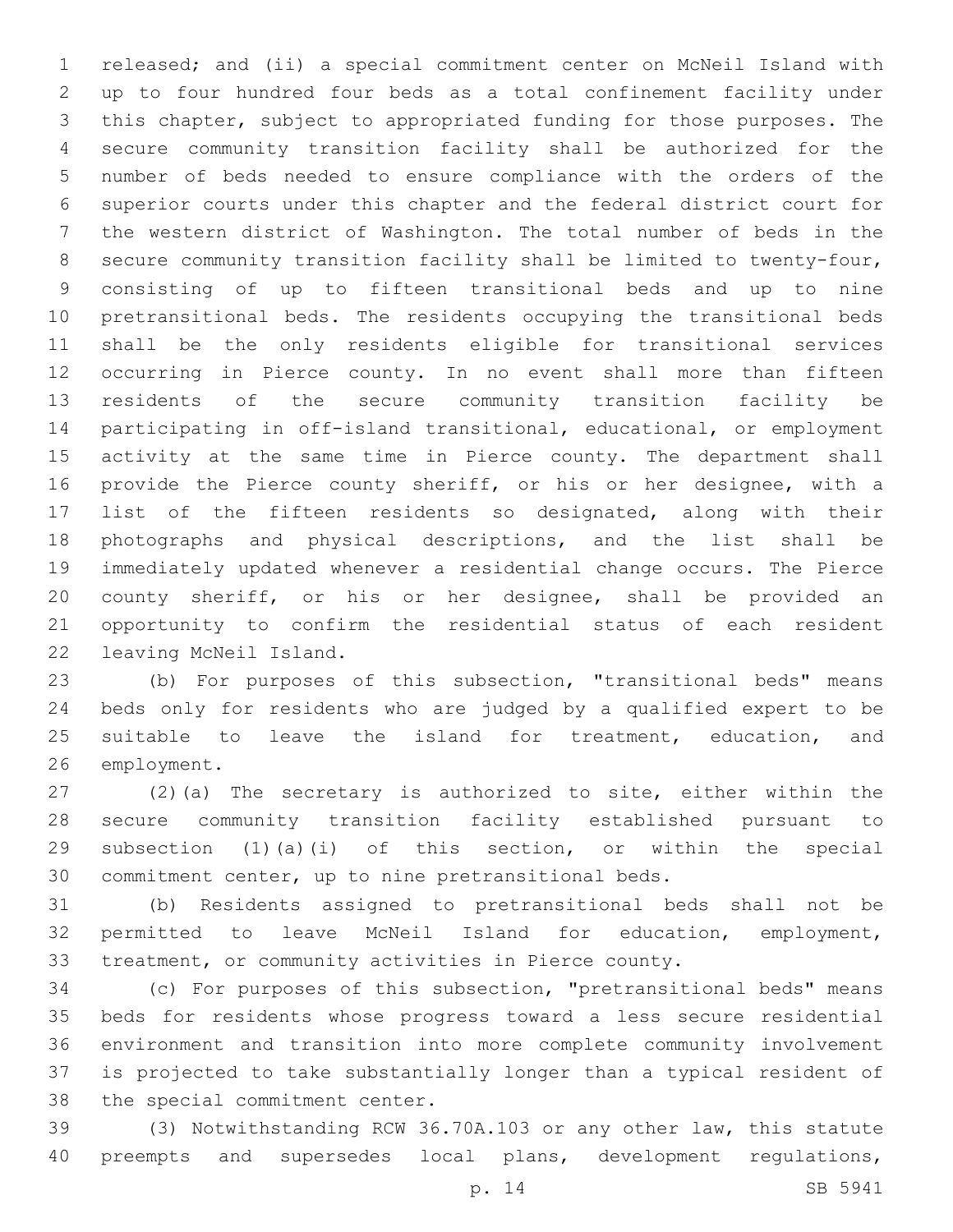permitting requirements, inspection requirements, and all other laws as necessary to enable the secretary to site, construct, occupy, and operate a secure community transition facility on McNeil Island and a 4 total confinement facility on McNeil Island.

 (4) To the greatest extent possible, until June 30, 2003, persons who were not civilly committed from the county in which the secure community transition facility established pursuant to subsection (1) of this section is located may not be conditionally released to a setting in that same county less restrictive than that facility.

 (5) As of June 26, 2001, the state shall immediately cease any efforts in effect on such date to site secure community transition facilities, other than the facility authorized by subsection (1) of this section, and shall instead site such facilities in accordance 14 with the provisions of this section.

15 (6) The department must:

 (a) Identify the minimum and maximum number of secure community transition facility beds in addition to the facility established under subsection (1) of this section that may be necessary for the period of May 2004 through May 2007 and provide notice of these 20 numbers to all counties by August 31, 2001; and

 (b) Develop and publish policy guidelines for the siting and operation of secure community transition facilities.

 (7)(a) The total number of secure community transition facility beds that may be required to be sited in a county between June 26, 2001, and June 30, 2008, may be no greater than the total number of persons civilly committed from that county, or detained at the special commitment center under a pending civil commitment petition from that county where a finding of probable cause had been made on April 1, 2001. The total number of secure community transition facility beds required to be sited in each county between July 1, 2008, and June 30, 2015, may be no greater than the total number of persons civilly committed from that county or detained at the special commitment center under a pending civil commitment petition from that county where a finding of probable cause had been made as of July 1, 2008.35

 (b) Counties and cities that provide secure community transition facility beds above the maximum number that they could be required to site under this subsection are eligible for a bonus grant under the incentive provisions in RCW 71.09.255. The county where the special commitment center is located shall receive this bonus grant for the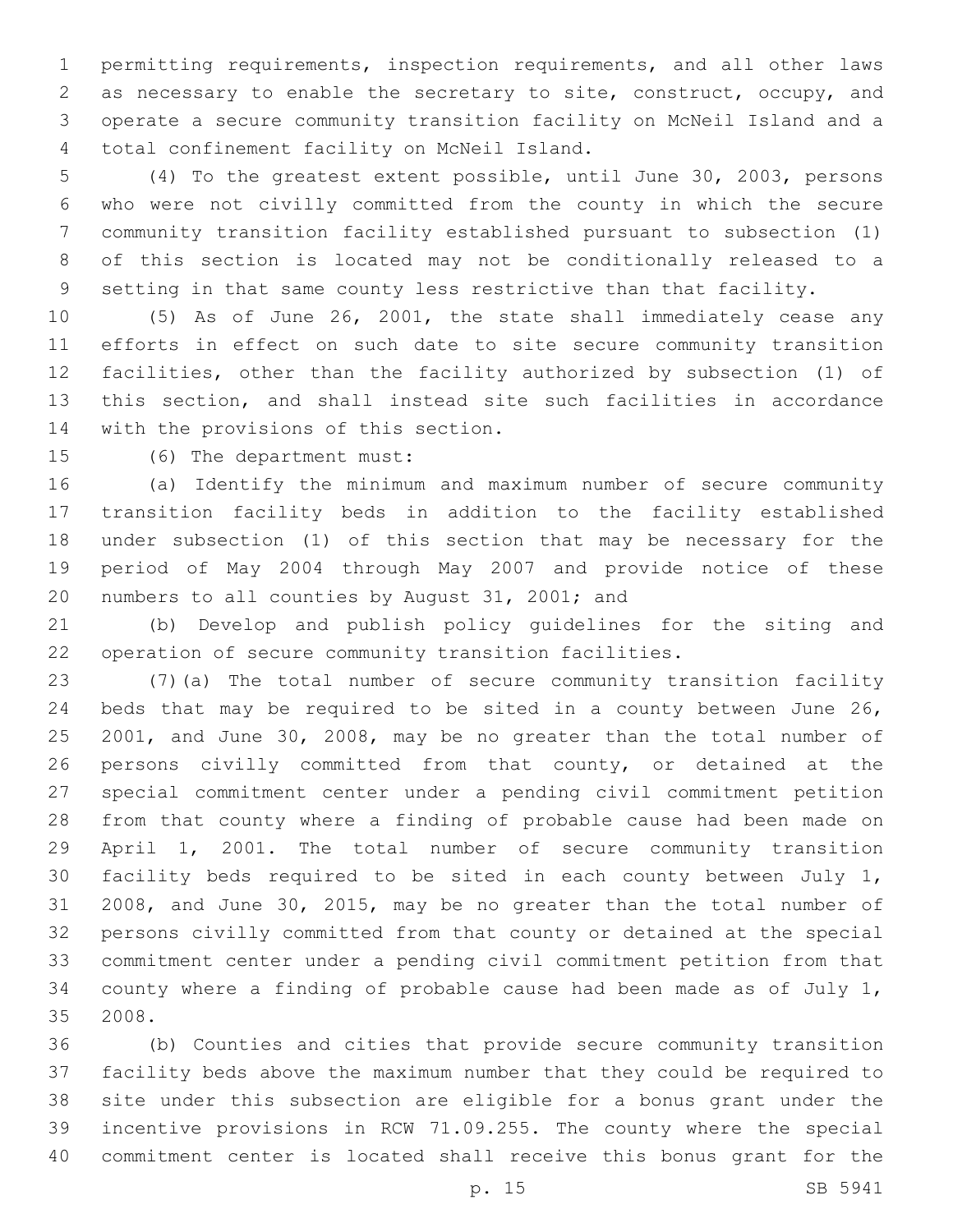number of beds in the facility established in subsection (1) of this section in excess of the maximum number established by this 3 subsection.

 (c) No secure community transition facilities in addition to the one established in subsection (1) of this section may be required to be sited in the county where the special commitment center is located until after June 30, 2008, provided however, that the county and its cities may elect to site additional secure community transition facilities and shall be eligible under the incentive provisions of RCW 71.09.255 for any additional facilities meeting the requirements 11 of that section.

 (8) The state is authorized to site and operate secure community 13 transition facilities in any county in the state. In identifying 14 potential counties within which to site a secure community transition 15 facility, and in identifying sites within a county for the location of a secure community transition facility, the department shall work with and assist local governments to provide for the equitable distribution of such facilities. In coordinating and deciding upon 19 the siting of a secure community transition ((facilities)) facility within a county, great weight shall be given by the county and cities 21 within the county to:

 (a) The number and location of existing residential facility beds operated by the department of corrections or the mental health division of the department of social and health services in each 25 jurisdiction in the county; and

 (b) The number of registered sex offenders classified as level II or level III and the number of sex offenders registered as homeless 28 residing in each jurisdiction in the county.

 (9)(a) "Equitable distribution" means siting or locating secure community transition facilities in a manner that will not cause a disproportionate grouping of similar facilities either in any one county, or in any one jurisdiction or community within a county, as 33 relevant; and

 (b) "Jurisdiction" means a city, town, or geographic area of a county in which distinct political or judicial authority may be 36 exercised.

 NEW SECTION. **Sec. 7.** A new section is added to chapter 71.09 38 RCW to read as follows: